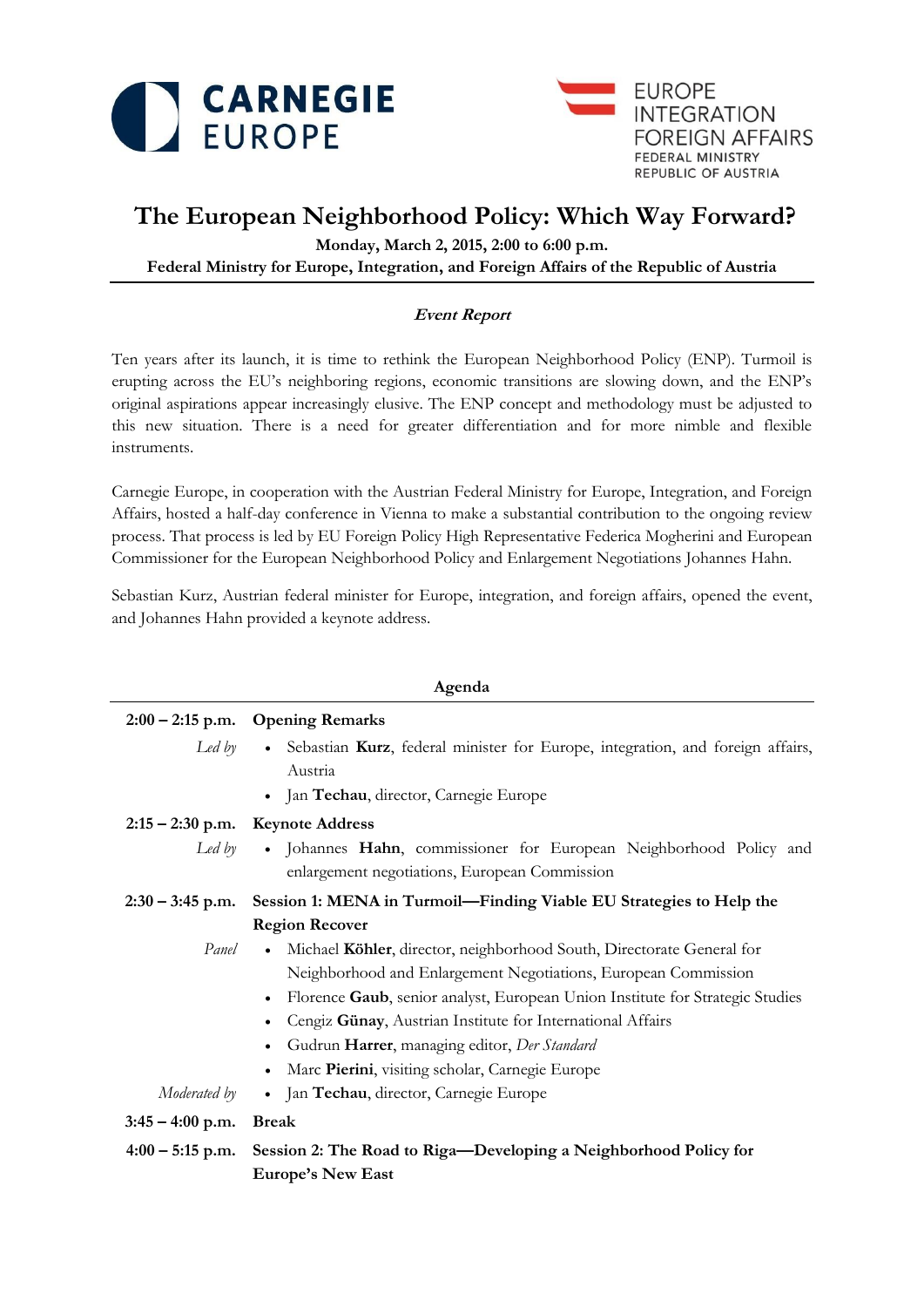



- *Panel* Nils **Jansons**, deputy head of division, Eastern Partnership, regional cooperation, and OSCE, European External Action Service
	- Alain **Délétroz**, senior associate fellow, FRIDE
	- James **Roaf**, senior regional resident representative, Regional Office for Central and Eastern Europe, International Monetary Fund
	- Gwendolyn **Sasse**, nonresident associate, Carnegie Europe
	- Werner **Almhofer**, deputy director general for EU coordination and global economic governance, Federal Ministry for Europe, Integration, and Foreign Affairs, Republic of Austria
- *Moderated by* . Judy **Dempsey**, nonresident senior associate, Carnegie Europe; editor in chief, *Strategic Europe*

## **5:15 – 6:00 p.m. Conclusions**

- *Led by* Stefan **Lehne**, visiting scholar, Carnegie Europe
	- Ambassador Jan **Kickert**, political director, Ministry for Europe, Integration, and Foreign Affairs, Republic of Austria

## **Event Summary**

#### **Background**

The concept of a European Neighborhood Policy (ENP) was conceived more than a decade ago, when the European Union (EU) was about to undertake its 2004 wave of enlargement. The policy's overarching goal was to foster stability, security, and prosperity in the region and to avoid creating new dividing lines in Europe. In addition, bringing the EU's transformational agenda to Central and Eastern European countries was supposed to enhance the attractiveness of the union for other countries without a direct EU perspective. The assumption was that the EU would support political and economic transformation processes allowing the countries concerned to move closer to the union.

Fast-forward ten years, and the EU's neighborhood is more unstable than it was in the past. The Eastern Partnership is facing growing challenges ranging from tensions in Georgia, Armenia, and Moldova to the ongoing conflict in Ukraine, all caused by an increasingly assertive Russian foreign policy. In the South, Syria has been afflicted by a civil war since 2011, Libya is a country in conflict, the Middle East peace process is stalled, and Egypt has undergone complex political change. A strong circle of partner countries still remains the ENP's primary objective, but it is obvious that the plan is failing and that the EU's offer is no longer irresistible.

This reduced attraction is due to diverging aspirations of the EU's partners. Some have chosen to move toward greater European integration; others, however, have remained ambivalent or have chosen another path. The ENP has not always been able to offer adequate responses to these shifting tendencies. And therefore, the EU's own interests have not been fully served either. Dramatic changes in the political and security landscape of Europe's Southern and Eastern neighbors clearly show that the EU has to review and reform its policy toward both regions.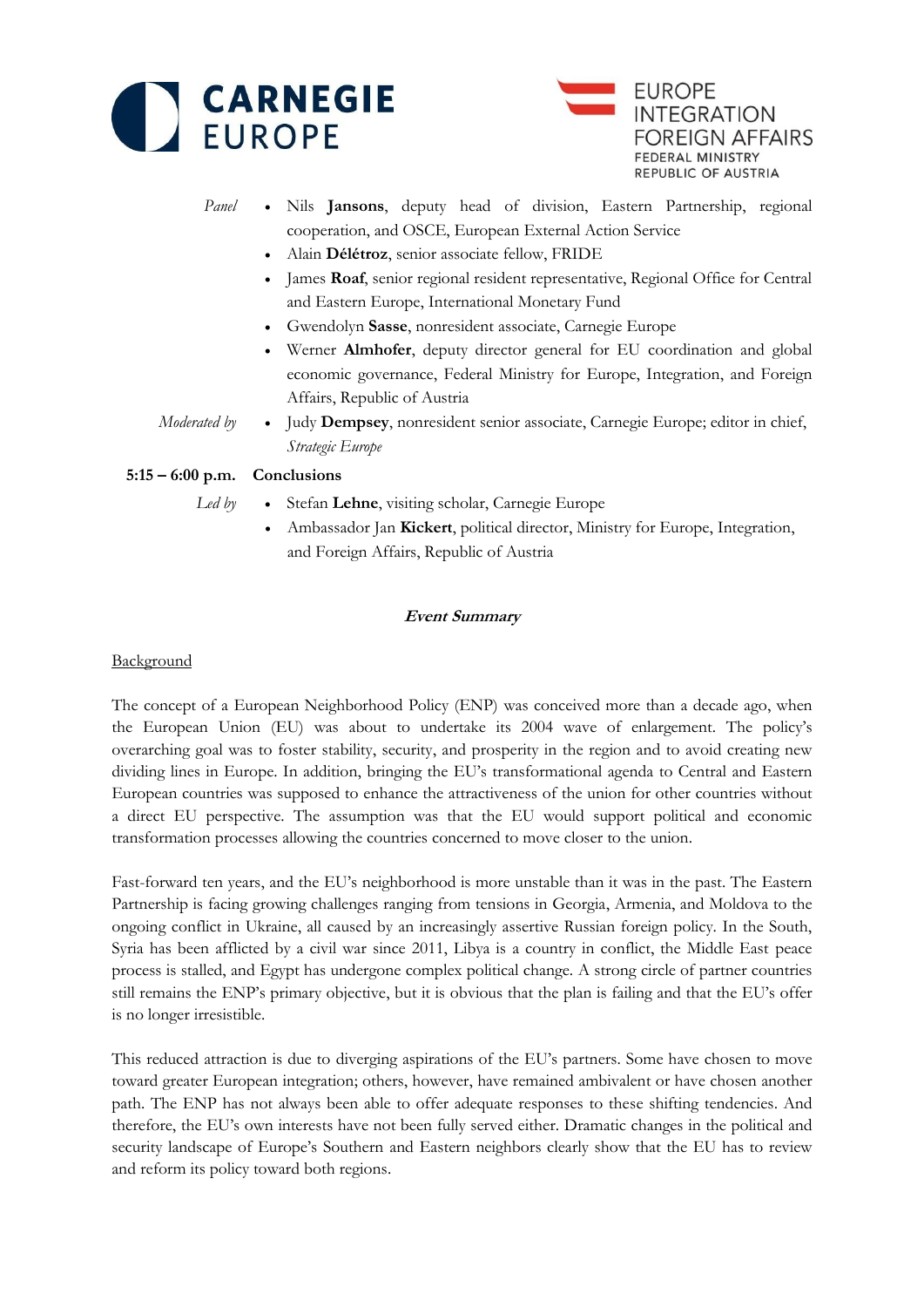



## **Session 1: MENA in Turmoil—Finding Viable EU Strategies to Help the Region Recover**

Over the past decade, the European perception of its Southern neighborhood has changed. While the EU previously saw the South as ambitious foreign policy field, it now regards it as a clear example of political failure. Despite the EU's strong potential as a trading partner, a recipient of immigrants, a donor, an investor, a mediator, and, occasionally, a military intervener, the Southern neighborhood is the region where the failures of the EU's transformative agenda are most visible.

For a long time, the region was viewed through the prism of development aid (managed at the European level). Events of recent years have added a strong security dimension to this perception (linked to the national level). Since many member states are traditionally reluctant to relegate security and defense issues to the EU, this internal confrontation poses conceptual and operational challenges to the ENP and its implementation. Despite a regular information exchange between the member states and the EU institutions, lack of political will and clearly fragmented national interests prevent these discussions from turning into actions—something that the new ENP must address. All member states should lead the ENP's opinion-shaping process.

Another challenge of the EU's relationship with its Southern neighborhood lies in how the two sides view each other. Europe's long and relatively recent history of colonialism in the region still has a strong—and often overlooked—impact on the local population. By trying to promote its often-overambitious transformative agenda, the EU is seen as overstepping its jurisdiction, which causes considerable resentment among Arab states. At the same time, as the EU's strategic interests are strongly intertwined with those of the United States, many Arab states do not perceive the EU separately from Washington. Nor do they differentiate between other political or military actors, be they the EU member states, NATO, or other intergovernmental organizations. Europe, for its part, is witnessing an acute case of growing anti-Islamic sentiment exacerbated by a rising number of returning foreign fighters, recent terrorist attacks by various radical groups, and insufficient domestic understanding of the ongoing developments in the Southern neighborhood.

Since the EU has only recently started looking at the Southern neighborhood from a security perspective, understanding the constantly changing multilevel security environment and engaging with its stakeholders can be challenging. It is important to clearly differentiate between various Islamist actors and their goals, objectives, and strategies and to respond to these actors' aspirations in a more flexible way instead of adopting a "one size fits all" approach. Flexibility should also be applied to the way the EU handles its entire Southern agenda. Instead of trying to cover a wide range of sectors with all involved partners through standardized bilateral agreements and frameworks, the ENP should establish where the real interests and priorities lie for each partner and focus on them separately, while developing its ability to adjust to rapidly evolving political environments.

Neither the EU institutions nor the member states take into account complex relationships between the partner counties and their neighbors or other international players active in the neighborhood. Conducting a review and reforming the ENP without involving important European partners, for instance Turkey, would be unreasonable and would have a negative impact on maintaining a healthy longterm multilateral dialogue.

A dialogue is also needed among the countries of the Southern neighborhood themselves, as they are quite reluctant to cooperate with each other. Keeping in mind its damaged reputation, the EU should aim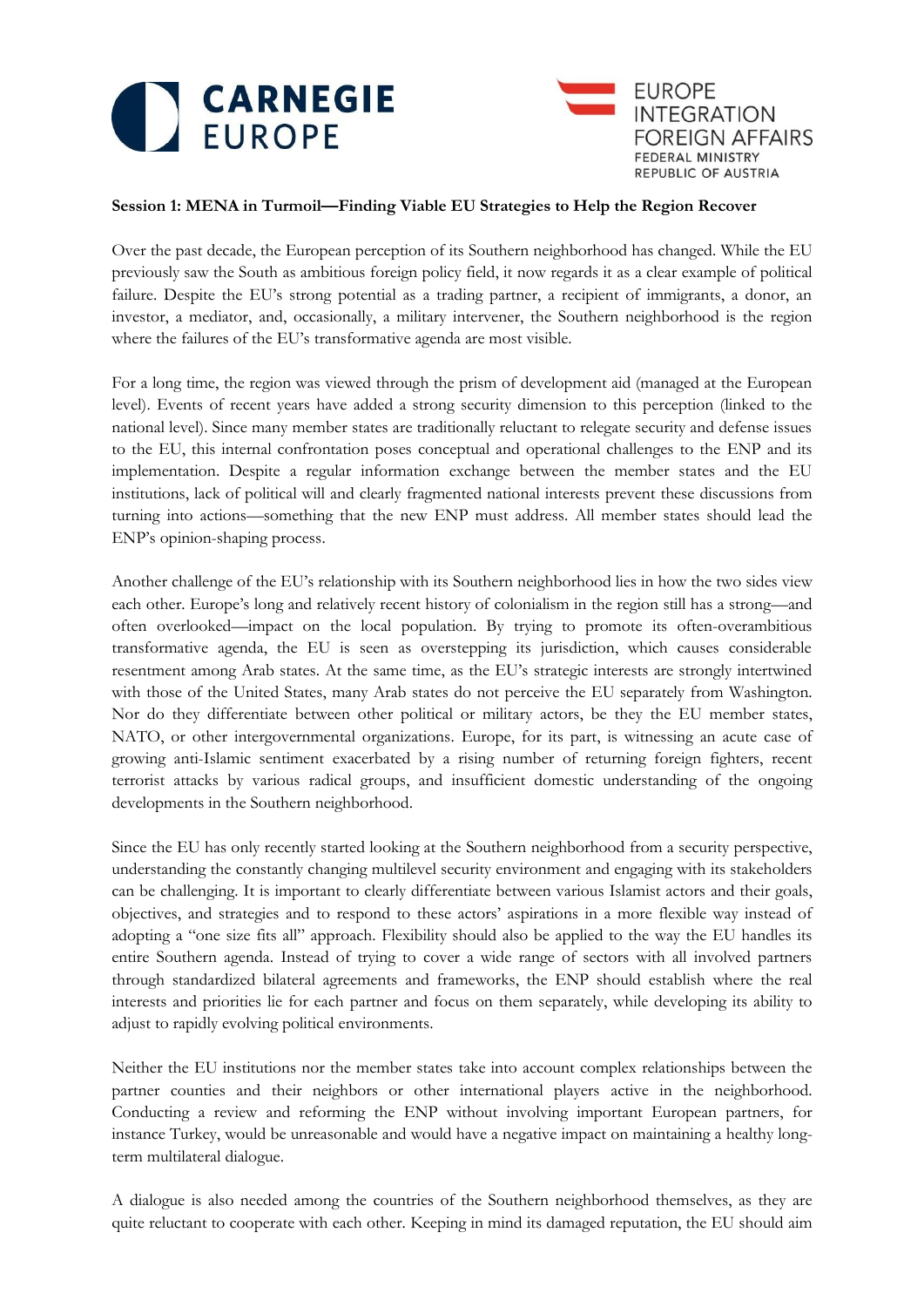



to approach the region humbly and facilitate internal communication without imposing its norms and values or overemphasizing its own role. The new ENP must equally reflect the diverse views, positions, and experience of all partners involved; this would create a sense of joint ownership for a policy instrument until now seen as more or less imposed by Europe, rather than sought by all parties.

### **Session 2: The Road to Riga—Developing a Neighborhood Policy for Europe's New East**

Similar to the EU's South, the union's Eastern neighborhood has faced important political developments, uprisings, state failures, and revolutions in the last ten years, culminating in the ongoing Ukraine crisis. The EU's offer of a Deep and Comprehensive Free Trade Agreement for Ukraine at the Eastern Partnership summit in Vilnius in 2013 was rejected by Ukraine's then president Viktor Yanukovych. That prompted a crisis that ousted the Yanukovych regime and triggered Russia's annexation of Crimea and the conflict in Ukraine's eastern Donbas region. Given the depth of the crisis and the attitude of the current Russian government, it is now obvious that the situation will not be resolved in the short term. The Eastern Partnership summit in Riga in May 2015 is unlikely to produce major substantive breakthroughs. The EU needs to use the occasion to reassure its Eastern partners of its continued engagement to safeguard their right to determine their future orientation. While difficult at present, the EU must continue its efforts to engage with Moscow and come to a longer-term accommodation. Regarding Ukraine, strong efforts to end the military conflict and massive help and robust conditionality to support reforms will be vital.

Although negotiations on EU association agreements are led by Brussels, the actual political agenda is being driven by the big three countries (France, Germany, and the UK), all of which have diverging foreign policy priorities. The commitment level of other member states is characterized by a clear geographical divide. For the ENP to start delivering better results, the EU has to become less bureaucratic and more politically active, and the member states need to put their weight behind the policy.

Finally, the 2014 Ukrainian revolution clearly showed that a transformation from within is possible. The EU's approach should mirror the multidimensional nature of the region, prioritizing actions in environments where reform is possible, as imposing changes from outside can be challenging. The EU has to demonstrate that the ENP can be relevant to the partner countries regardless of whether there is a valid association agreement in place or not. One of the objectives of the Riga summit in May 2015 is to ensure that the new ENP is focused on issues that allow the most promising cooperation between the EU and its neighbors and offers the most attractive political and financial incentives for each individual partner. There are vast and multiple differences between the partners, and if the EU is unable to understand them and to adjust its policies accordingly, the ENP will never be sufficiently constructive and effective. For example, participation in the Moscow-led Eurasian Economic Union for those countries that desire such ties does not necessarily preclude them from parallel cooperation with the EU—although it does prevent them from concluding association agreements. By individualizing bilateral cooperation frameworks, the EU will avoid further fragmentation and will achieve stronger unity among the partners.

#### **Conclusion**

The crisis in Ukraine has deeply affected the EU's understanding of its role in international relations and has forced the union to realize that its normative-transformational engagement needs to be complemented by a more strategic approach. Conceived as a program for the structural transformation of the sixteen neighboring countries, the ENP was overly ambitious in its aspirations. It did not reach its objectives, for three reasons: